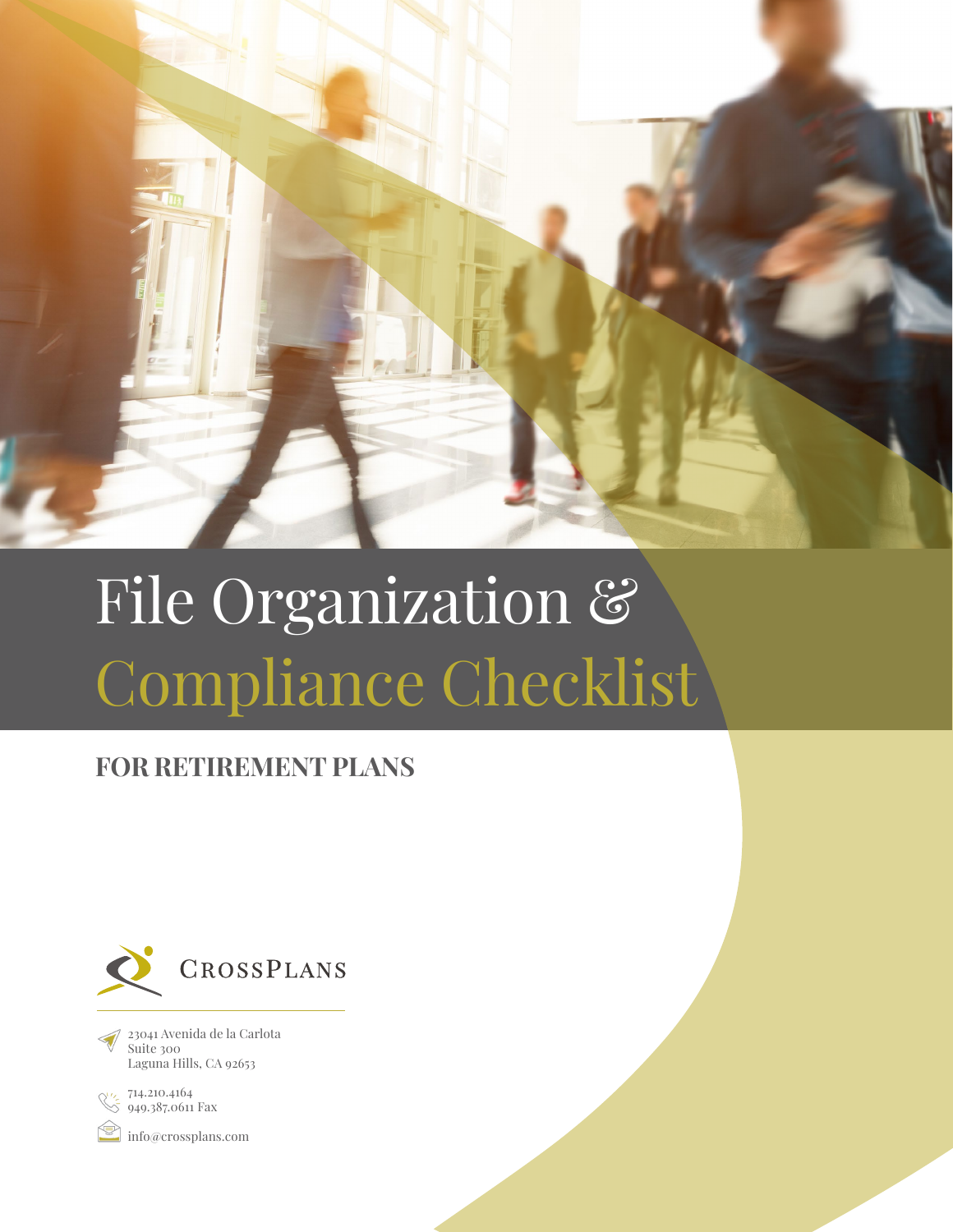*Follow and complete this helpful organizational checklist to keep your Retirement Plan Audit File up-to-date to assist with periodic reviews of your plan.*

#### **INSTRUCTIONS:**

- **1/ Identify** all of the documents below that are applicable to your plan by indicating a check mark next to that item.
- **2/ Include** these documents in your physical Audit File or within your digital file system (e.g. PensionPro).
- **3/ Review** this checklist at least once a year to ensure that you have updated your file with the most current documents available.



#### **Legal Plan Files**

| <b>Plan Documents (and any Amendments)</b> | Adoption Agreement (if Prototype Plan) |
|--------------------------------------------|----------------------------------------|
| <b>Summary Plan Description</b>            | <b>Trust Agreement</b>                 |
|                                            | <b>IRS Determination Letter</b>        |
| <b>Administrative Forms</b>                |                                        |
| <b>CrossPlans Executive Assessment</b>     | <b>Vendor Forms</b>                    |
| <b>Historical Compliance Reports</b>       |                                        |
| <b>Compliance Testing Reports</b>          | Form 5500 Records                      |
| <b>Additional Documents</b>                |                                        |
| <b>Bargaining Agreements</b>               | <b>Board Resolution</b>                |
| <b>Benefits Plan Description</b>           | <b>Notices to Interested Parties</b>   |

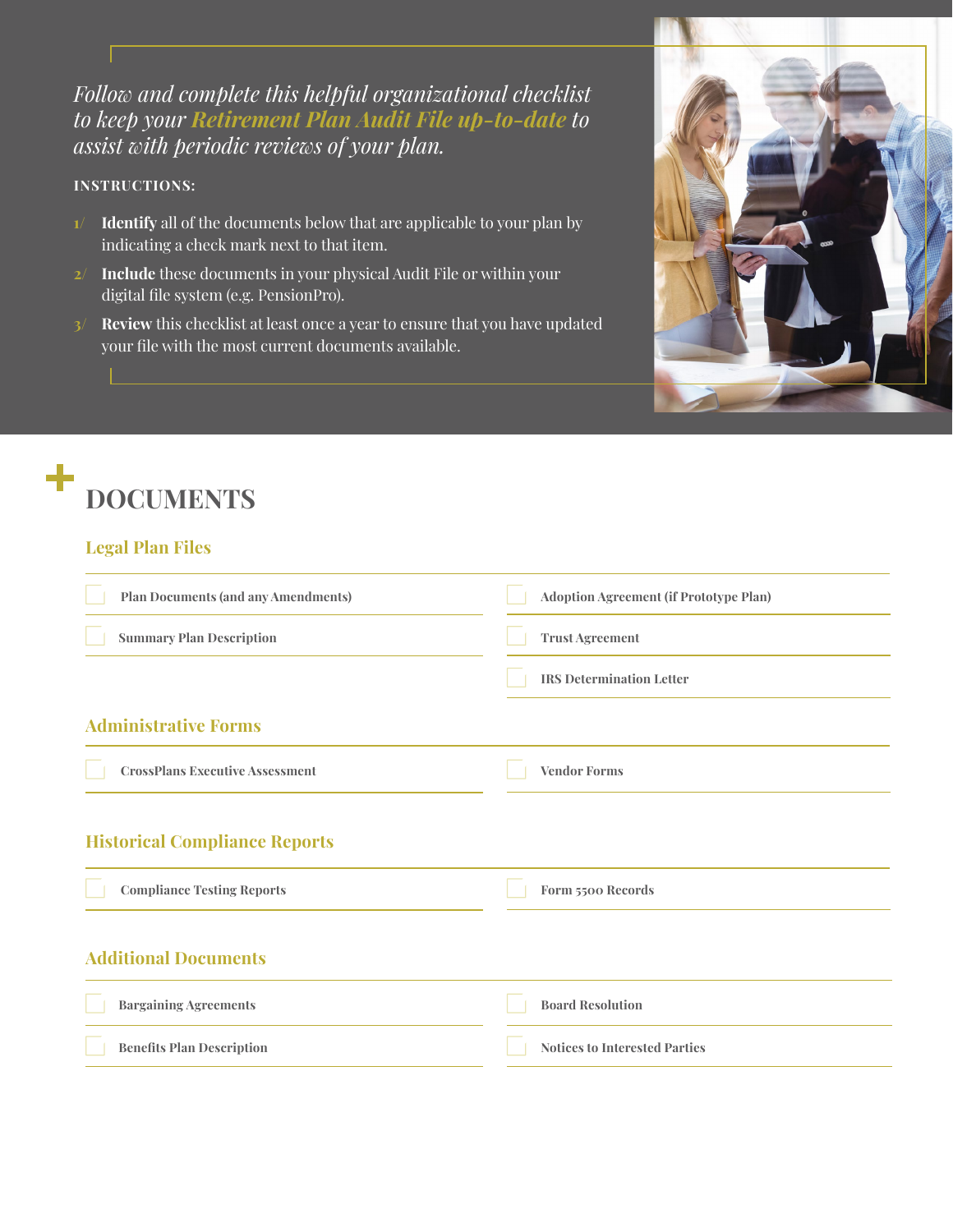## **ANNUAL DATA COLLECTION Annual Form 5500 Annual Questionnaires Non-Discrimination Testing Records (if applicable) Records Used to Determine Eligibility and Contributions (or Directions on How to Access Current and Historic Employee Records) Valuation Report**  $\ddot{\phantom{1}}$ **NOTICES & DISCLOSURES Annual Notices Periodic Notices 404(a)5 Participant Fee Disclosure Notice Auto-Enrollment Notice 404(c) Participant Disclosure Auto-Increase Notice 408(b)2 Fee Disclosure Notice Blackout Notice**

**Safe Harbor Notice (if applicable)**

**Summary Annual Reports**

# **INSURANCE**

**Open & Pending Participant Transactions**

**LOANS & DISTRIBUTIONS**

#### **Fidelity Bond**

**Fiduciary Liability Insurance Policy**

**Summary of Material Modifications**

**Financial Advisor Notices**

### ╉ **ONGOING**

| <b>Procedures &amp; Minutes</b>                      | <b>Investment Fiduciary Files</b>  |
|------------------------------------------------------|------------------------------------|
| <b>Administrative Committee Meeting Minutes</b>      | <b>Advisor Reports</b>             |
| <b>Employee/Participant Communications</b>           | <b>Benchmarking Reports</b>        |
| <b>Investment Committee or Other Meeting Minutes</b> | <b>Investment Policy Statement</b> |
| Internal Memoranda Regarding Plan Administration     | <b>Performance Reports</b>         |